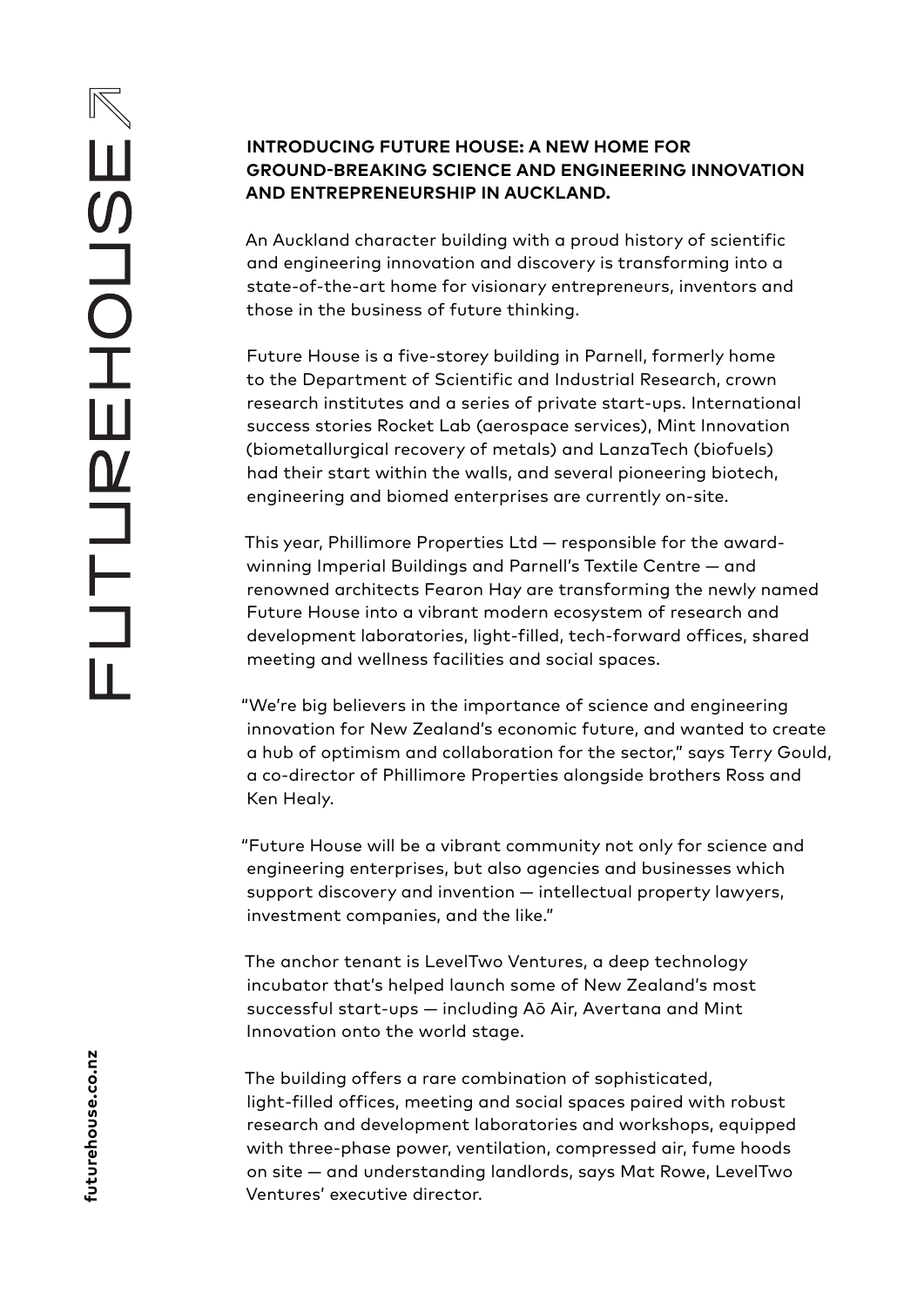"Future House is a real place of doing," he says. "New Zealand's key investors know the space well — several of them are located nearby — and the level of knowledge on-site is unprecedented in a private community. If you have a question and we don't know the answer, someone here knows where to find it."

The office spaces — available on flexible terms to reflect the fastchanging nature of the business — range from 200–1,000sqm, all with new air-conditioning, lighting and high quality common area facilities.

Future House's transformation is expected to be complete by June this year, with new tenants able to move in from July.

# **FOR MORE INFORMATION, IMAGERY AND INTERVIEWS, PLEASE CONTACT:**

**Ross Healy, Phillimore Properties Ltd** ross@phillimore.co.nz 021 628 397 futurehouse.co.nz